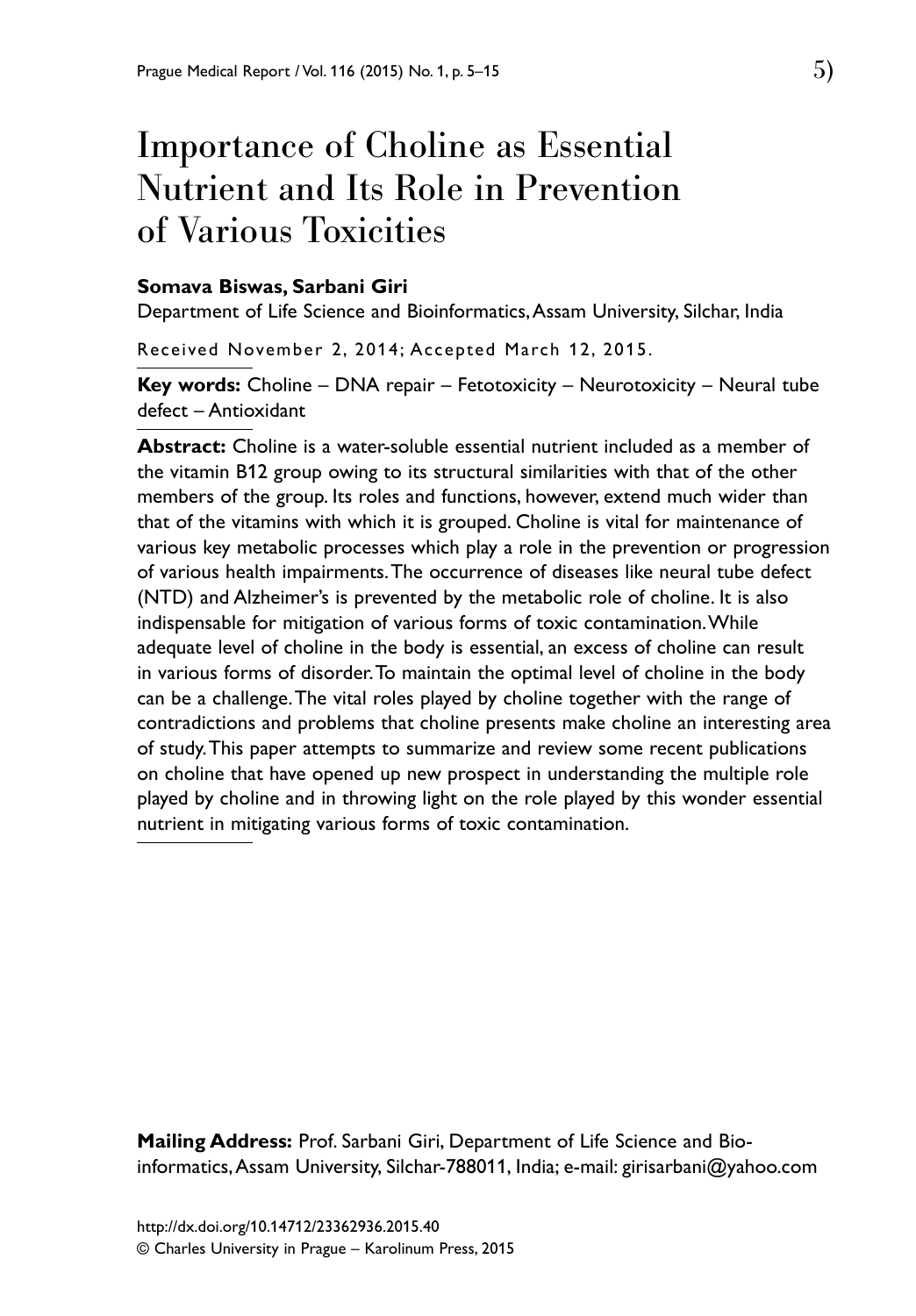#### **Introduction**

Choline (trimethyl-beta-hydroxyethylammonium) (Figure 1) is a dietary component that is crucial for normal functioning of all cells (Zeisel and Blusztajn, 1994). It was discovered by Andreas Strecker in 1862, but was officially recognized as an essential nutrient by the US Institute of Medicine's Food and Nutrition Board (Food and Nutrition Board, 1998). Choline is a quaternary ammonium compound that lacks ester bond and contains three methyl groups which are a vital requirement for an array of metabolic reactions.

Though choline has often been clubbed with vitamin B12 group, its functions however, suggest that it is more than just another vitamin. Choline in the diet is available as free choline or is bound as esters such as phosphocholine (Pho), glycerophosphocholine (GPCho), sphingomyelin (SM) or phosphatidylcholine (PtdCho). From these choline esters, choline is freed by pancreatic enzymes. Dietary choline from a variety of choline containing foods is absorbed by the intestine and uptake is mediated by choline transporters. The fate of choline is conversion into PtdCho (also known as lecithin), which occurs in all nucleated cells (Li and Vance, 2008). PtdCho is the predominant phospholipid (>50%) in most mammalian membranes (Zeisel, 2006a). Choline is absorbed in small intestine. Free choline enters the portal circulation and is mostly taken up by the liver (Le Kim and Betzing, 1976). Lipid soluble PtdCho and SM enter via lymph and bypass the liver. Therefore, different forms of choline could have different bioavailability (Cheng et al., 1996). Betaine, a choline derivative, plays an important role in donation of methyl groups to homocysteine to form the essential amino acid methionine (Zeisel et al., 2003). Choline uptake by liver, kidney, mammary gland, placenta and brain is of special importance. Choline and choline containing compounds are crucial for normal sustenance of life. Choline or its metabolites are important for the structural integrity of cell membranes, methyl-metabolism, transmembrane signalling, lipid and cholesterol transport, metabolism and cholinergic neurotransmission and therefore it is vital during critical periods in brain development.

Choline was added to the list of essential nutrients only in recently. In 1998, based on the contemporary research studies, the US Institute of Medicine's Food and Nutrition Board, recognized that for the maintenance of normal health,



Biswas S.; Giri S.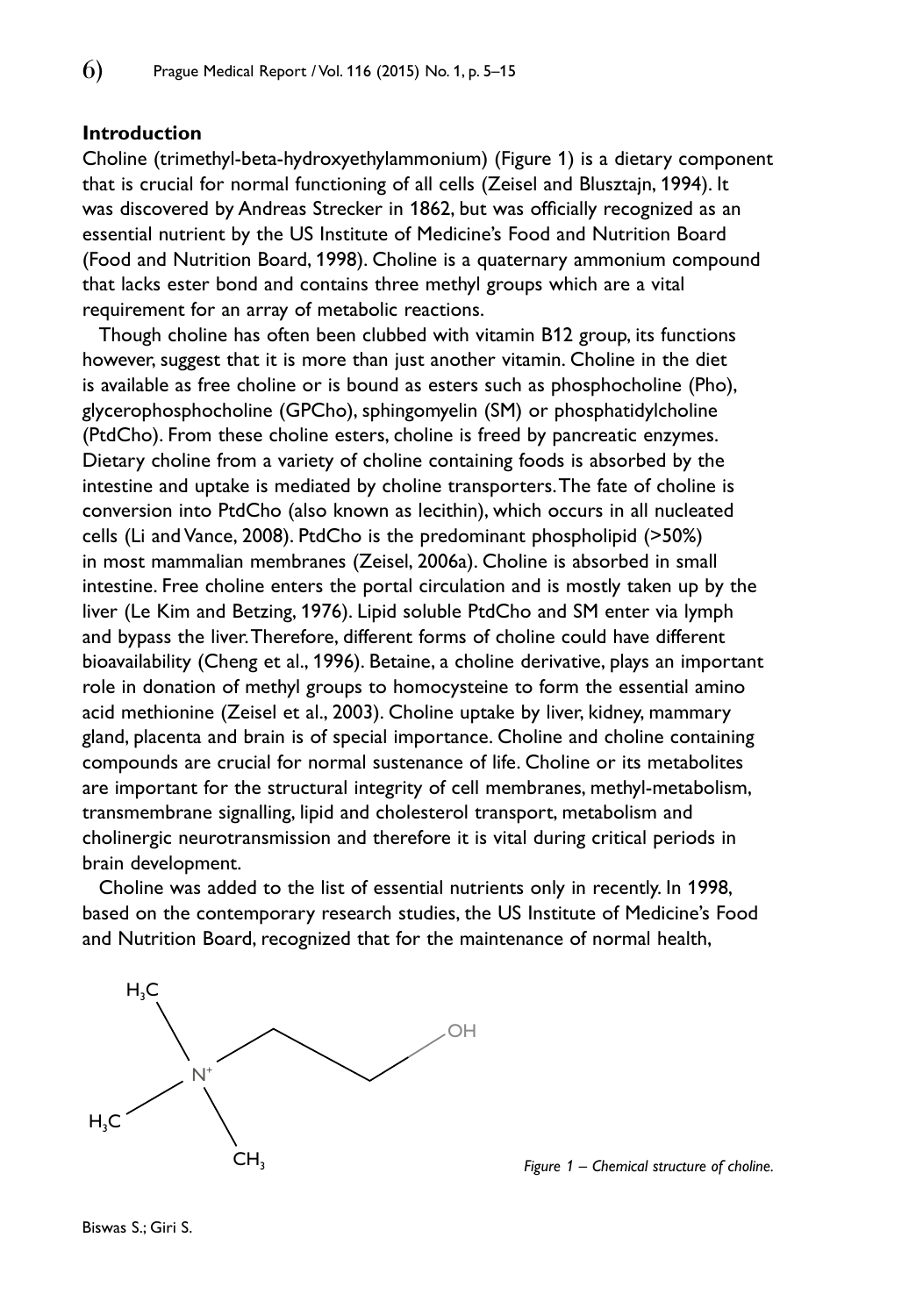humans needed to obtain choline from the diet and issued guidelines for its daily intake. Choline is found in a wide variety of foods, mainly in the form of phosphatidylcholine, which is often called lecithin. Among the most concentrated sources of dietary choline are egg yolk and offal, beef, nuts, leafy greens, legumes, seed oils, grain germs, and dairy products (Shronts, 1997). However, choline can also be synthesized *de novo*.

The liver is the primary site for endogenous synthesis of choline. The only other source of choline apart from normal diet is from the *de novo* biosynthesis of phosphatidylcholine (PtdCho). Phosphatidylethanolamine N-methyltransferase (PEMT) activity catalyses the synthesis of PtdCho by the sequential methylation of phosphatidylethanolamine (PtdEtn), using S-adenosylmethionine (AdoMet) as a methyl donor and forms a new choline moiety (Blusztajn et al., 1985).

Several factors such as gender, menopausal status, pregnancy, lactation and genetic mutation affect choline requirement of an individual and *de novo* synthesis of choline alone fails to meet all human requirements for choline; as a result the recommended adequate intake (AI) for choline has been set at 425 mg/day for women, 450 mg/day for pregnant women, 550 mg/day for men and lactating women as well (Food and Nutrition Board, 1998).

Choline requirement is diminished in premenopausal women because estrogen induces PEMT (Resseguie et al., 2007), the gene in liver enabling endogenous biosynthesis of choline moiety. But many women have single nucleotide polymorphism (SNPs) in the PEMT gene that repeals estrogen-induction of endogenous synthesis (Resseguie et al., 2011) and these women, therefore, require dietary choline just as men do. Thus genetic variance can have effects on choline requirement. Notably, the adequate intake of choline is increased for pregnant and breastfeeding women to satisfy the needs of the fetus and the baby whose choline is supplied via placenta and milk (Zeisel et al., 1986). Also, many of the foods that have high choline content are also high in fats or cholesterol (e.g. eggs). As a result, many people are decreasing their intake of these foods leading to a situation where only a few people today adhere to a diet that meets the recommended choline levels (Food and Nutrition Board, 1998; Jensen et al., 2007).

The reasons mentioned above have resulted in an increasing population with a choline deficient diet which ultimately impedes many normal physiological processes as well as causes a diverse group of pathological processes. In most mammals, prolonged (weeks to months) ingestion of a diet deficient in choline leads to consequences that include hepatic, renal, pancreatic, memory and growth disorders.

However, excess choline intake has detrimental effect in human too. Choline doses that are of magnitude greater than estimated intake from food have been associated with body odor, sweating, salivation, vomiting, gastrointestinal effects, hypotension and hepatotoxicity in humans (LSRO/FASEB, 1981). These apparently contradictory facts about choline, makes its maintenance in the body a challenge.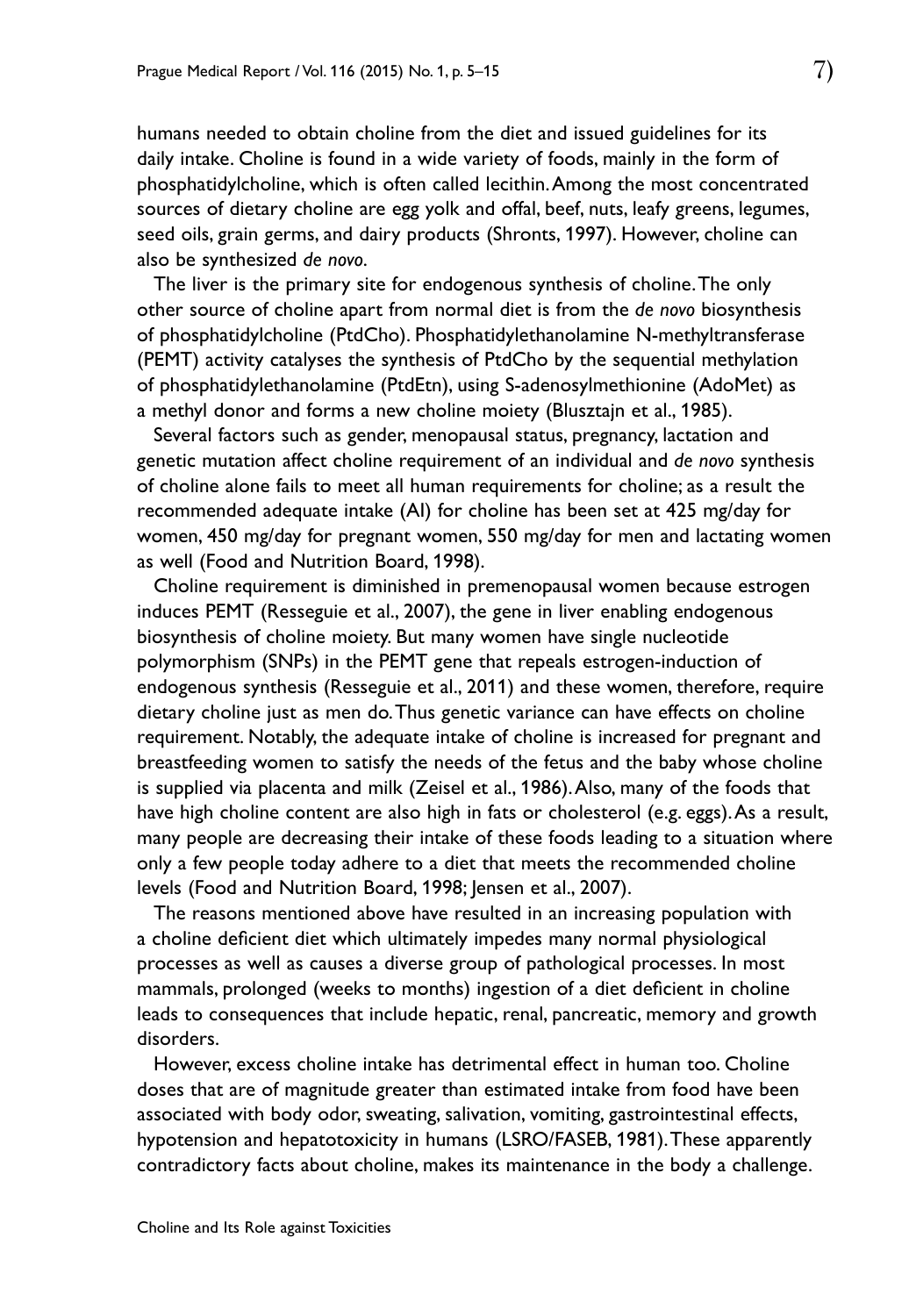In view of the importance of choline as a nutrient it is of utmost importance to review the protective action of choline against genotoxicity, neurotoxicity, fetotoxicity and antioxidative potentials. This review summarizes some current literature findings on the effects of choline in mitigating various toxicity targeting DNA and repair system, neurons, development and fetotoxicity.

## **Methodology of literature sources selection**

The Tables in this review contain the summary of original research articles, casecontrol and cohort or cross sectional studies published between 2003 and 2013. A literature search was undertaken using Science Direct, PubMed and Google using specific key words. Title and abstracts were read and inclusion/exclusion being decided according to the key words which included choline along with toxicity, genotoxicity, DNA, DNA damage, apoptosis, teratogenicity, maternal health, fetal alcohol syndrome, pregnancy, antioxidant properties, neurotoxicity, neural tube defect, neuroprotection. All the abstracts were read to decide on the inclusion criteria. Studies were included based on the following parameters: i) if the focus was on relevant outcomes i.e. role of choline in mitigating genotoxicity, neurotoxicity, fetotoxicity and antioxidative potentials etc., ii) if the articles were in English.

Studies were excluded if: i) only abstract was available, ii) primary emphasis were on other one carbon nutrients like folate, vitamin B6, vitamin B12, methionine and betaine, iii) focus laid on role of choline in methionine formation via folate metabolism.

### **Review**

#### *Choline: its role in DNA damage and repair*

Choline deficiency has been associated with DNA damage (Table 1). DNA methylation is influenced by choline that ultimately influences genomic stability (Loughery et al., 2011) by altering gene expression for critical genes involved in DNA mismatch repair, resulting in increased mutation rates. Steven H. Zeisel (2012) summarized that choline deficiency increases leakage of reactive oxygen species from mitochondria which is due to altered mitochondrial membrane composition and enhanced fatty acid oxidation. Choline deficiency impairs folate metabolism since the metabolic pathways of these two have a closely knit pathway of metabolism, resulting in decreased thymidylate synthesis and increased uracil misincorporation into DNA, with strand breaks resulting during error-prone repair attempts.

#### *Choline and neurotoxicity*

A number of researches conducted since 1980s have proved that choline accelerates the synthesis and release of acetylcholine in nerve cells, which is one of the principal neurotransmitters (Haubrich et al., 1974; Cohen and Wurtman, 1975;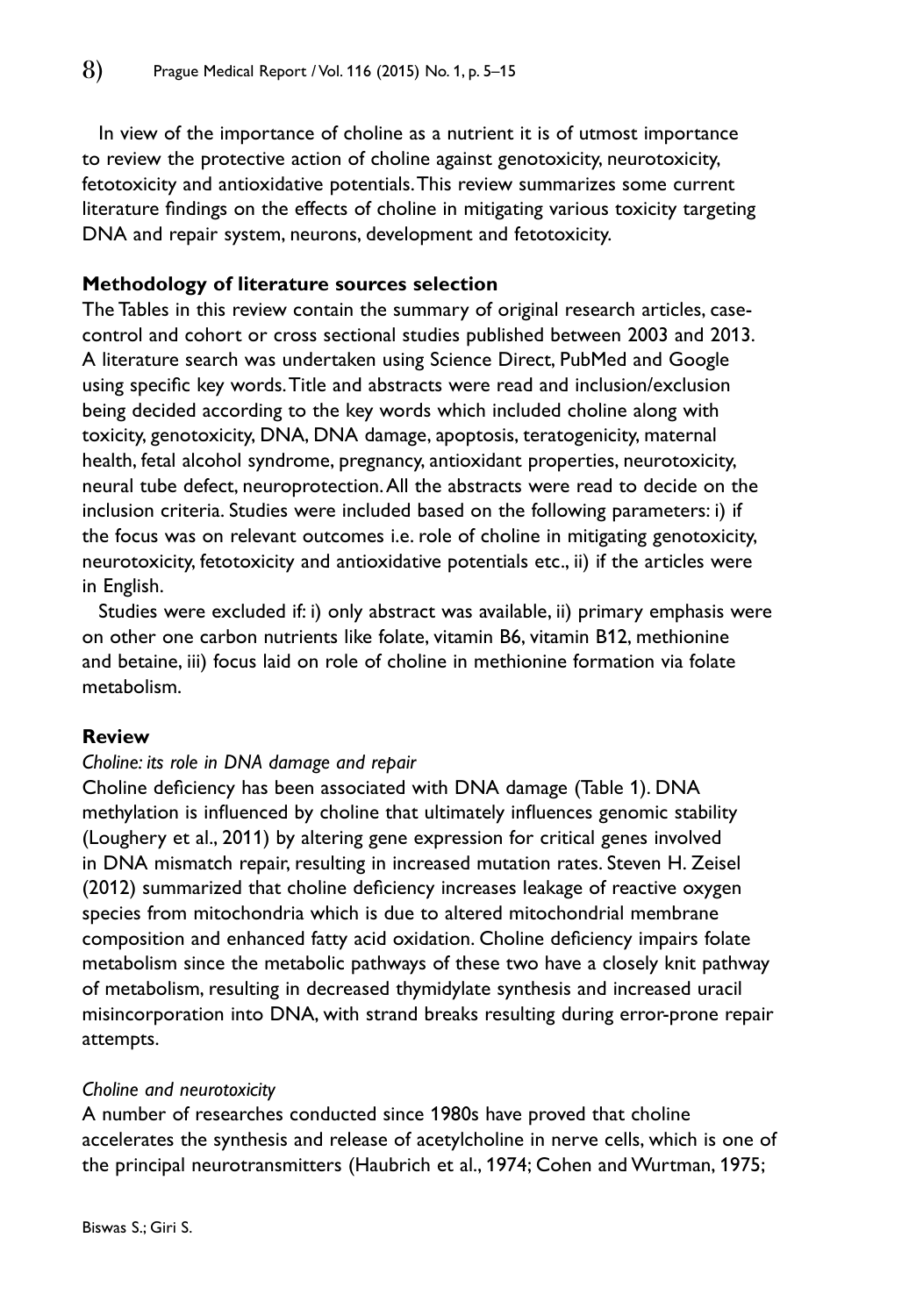|                | SI. no. Test system                                 | Observed effects                                                                                                                                                                                                                         | References                        |
|----------------|-----------------------------------------------------|------------------------------------------------------------------------------------------------------------------------------------------------------------------------------------------------------------------------------------------|-----------------------------------|
| 1.             | Rats                                                | Oxidative damage to DNA by formation of apurinic/<br>apyrimidinic sites and Ogg1-sensitive sites in DNA<br>build up due to choline deprivation.                                                                                          | Powell et al.<br>(2005)           |
| $\overline{2}$ | Human                                               | Choline deficiency in humans is associated<br>with significant damage to DNA and with apoptosis<br>in peripheral lymphocytes.                                                                                                            | da Costa<br>et al. (2006)         |
| 3.             | Male Sprague-<br>Dawley rats                        | Choline is an important methyl donor and is involved<br>in more than 150 one-carbon transfer reactions<br>including DNA repair and DNA methylation.                                                                                      | <b>Shinohara</b><br>et al. (2006) |
| 4.             | In vivo (male<br>weaning Fisher<br>344 (F344) rats) | Choline deficiency is correlated with the silencing<br>of several tumor suppressor genes responsible<br>for DNA repair.                                                                                                                  | Pogribny et al.<br>(2009)         |
| 5.             | In ovo (chicken<br>DT40 model<br>system)            | Choline influences histone methylation,<br>which in turn is important for the activation<br>of DNA damage response pathways that consist<br>of complex signalling networks that detect<br>and repair DNA damage before the cell divides. | FitzGerald<br>et al. (2011)       |

**Table 1 – Some recent research publications showing choline deficiency association with DNA repair in various test systems**

Wecker, 1986; Zeisel, 2006a). From diminishing memory loss to preventing neural tube defects, which are a group of congenital malformations, choline plays a crucial role in combating neurotoxicity (Table 2). Though the etiology of Alzheimer's disease is unknown, postmortem studies of brain samples from Alzheimer's disease patients showed lower levels of acetylcholine (Nitsch et al., 1992). In a review, Zeisel (2006b) observes that dietary intake of choline by a pregnant mother and later by the infant directly influences brain development and results in permanent changes in brain function including memory enhancement and learning functions. Experiments with animal models testify that choline supplementation during neonatal period prevents memory decline due to age (Meck and Williams, 2003) and decreases apoptosis rate in hippocampus of fetus whose mothers consumed high choline diets (Craciunescu et al., 2003). In a review Ziesel and da Costa (2009) highlights recent studies which show that choline supplementation during critical periods of neonatal development can have long-term beneficial effects on memory. The mechanism whereby choline supplementation in mothers results in a permanent change in memory of their offspring is not clear. It was assumed that increased brain choline results in subsequent increase in acetylcholine release. However, further investigations proved that choline supplementation to dams results in significantly greater accumulation of phosphocholine and betaine in fetal brain as compared to fetuses without choline exposure (Garner et al., 1995). Although there are sufficient data with animal models indicating that choline is a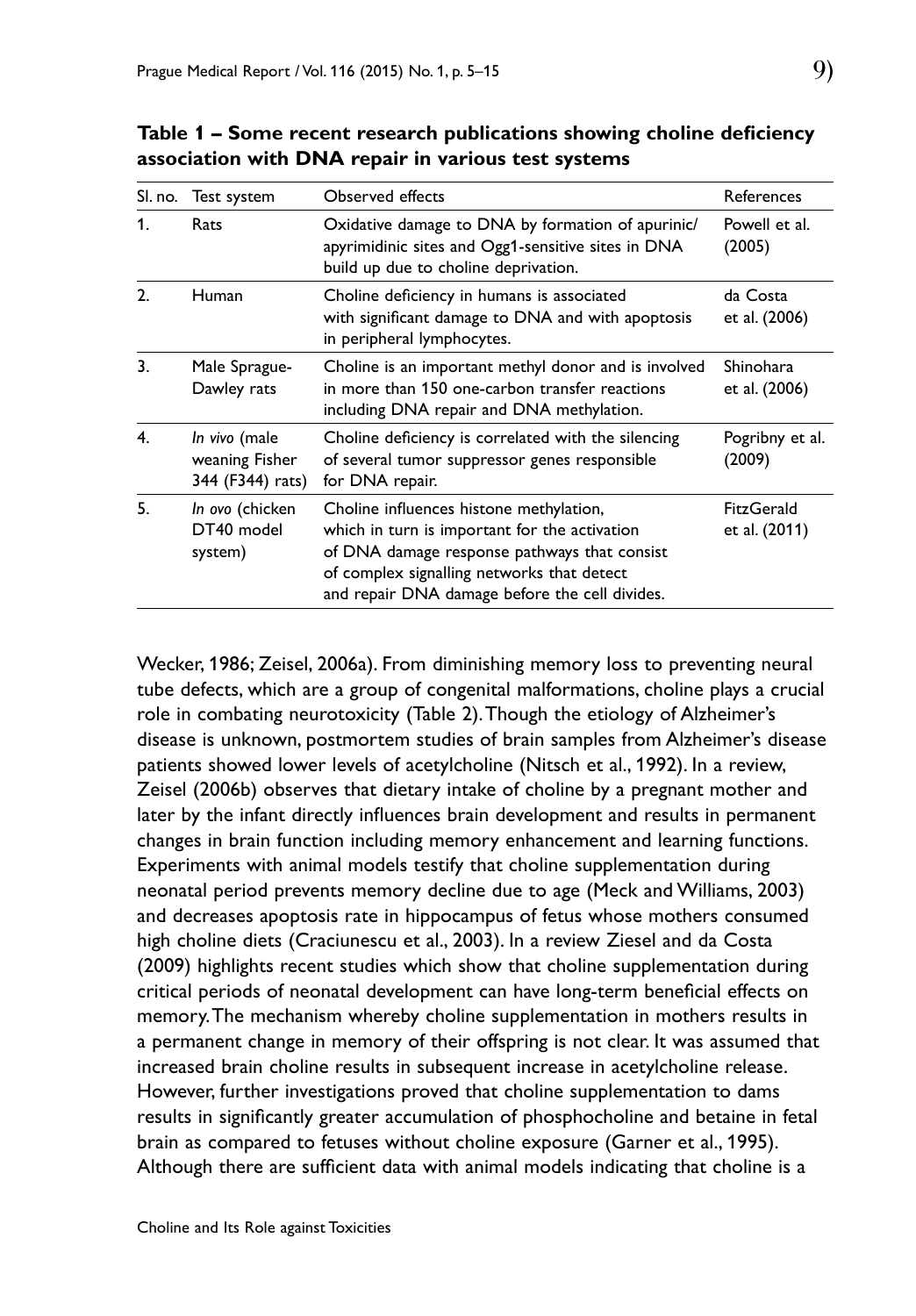| SI. no. | Test system                                              | Observed effects                                                                                                                                                                                                                                              | References                      |
|---------|----------------------------------------------------------|---------------------------------------------------------------------------------------------------------------------------------------------------------------------------------------------------------------------------------------------------------------|---------------------------------|
| 1.      | In vivo (mice<br>model)                                  | Improvement of the memory and cognitive<br>dysfunction in Alzheimer's disease are observed<br>on choline acetyltransferase supplementation.                                                                                                                   | Fu et al.<br>(2004)             |
| 2.      | Sprague-Dawley<br>albino rats                            | Choline supplementation during critical period of<br>fetal development alters brain morphology including<br>structure and function of hippocampal pyramidal<br>cells, larger soma size and increase in number<br>of primary and secondary dendritic branches. | Li et al.<br>(2004)             |
| 3.      | Human female<br>(population based<br>case control study) | Deficient maternal dietary intake of choline during<br>pregnancy in humans may lead to an increased risk<br>of having a baby with a neural tube defect.                                                                                                       | Shaw et al.<br>(2004)           |
| 4.      | Female Sprague-<br>Dawley rats                           | Sensory inhibition gets reduced with gestational<br>choline deficiency.                                                                                                                                                                                       | <b>Stevens</b><br>et al. (2008) |
| 5.      | In ovo (chick<br>embryo)                                 | Choline at low dose $(25 \mu g/\mu l)$ protected against<br>sodium-arsenite induced NTDs in chick embryos by<br>reversed DNA hypomethylation and cell apoptosis.                                                                                              | Song et al.<br>(2012)           |
| 6.      | Female rats                                              | Supplemental dietary choline, when received during<br>development, has anxiolytic effects and may inoculate<br>an individual against stress and psychological<br>disorders like depression.                                                                   | Glenn et al.<br>(2012)          |

**Table 2 – Some recent articles showing choline deficiency association with neuronal development in various test systems**

necessary nutrient in reducing cognitive decline and it aids in brain hippocampal development and that choline supplementation during pregnancy results in multiple modifications in the patterns of gene expression known to influence learning and memory, yet there are insufficient human studies to confirm the same (Mellott et al., 2007). Also, several studies hypothesize that choline may play the protective role against neural tube defects (NTDS) by contributing methyl groups through betaine and lowering homocysteine concentration.

## *Choline and teratogenicity/fetotoxicity*

Maternal nutrition is important for normal human development and in particular the supply of methyl groups is vital at all stages from conception to early infancy. Adequate maternal choline intake is vital to a healthy pregnancy. A number of studies have demonstrated the protective role of maternal choline supplementation (Table 3). Maternal choline intake is critical not only for proper fetal brain development, but also for maintaining normal maternal homocysteine levels. Elevated maternal homocysteine has been associated with an increased incidence of birth defects, such as neural tube defect, spontaneous abortions and low birth weight babies.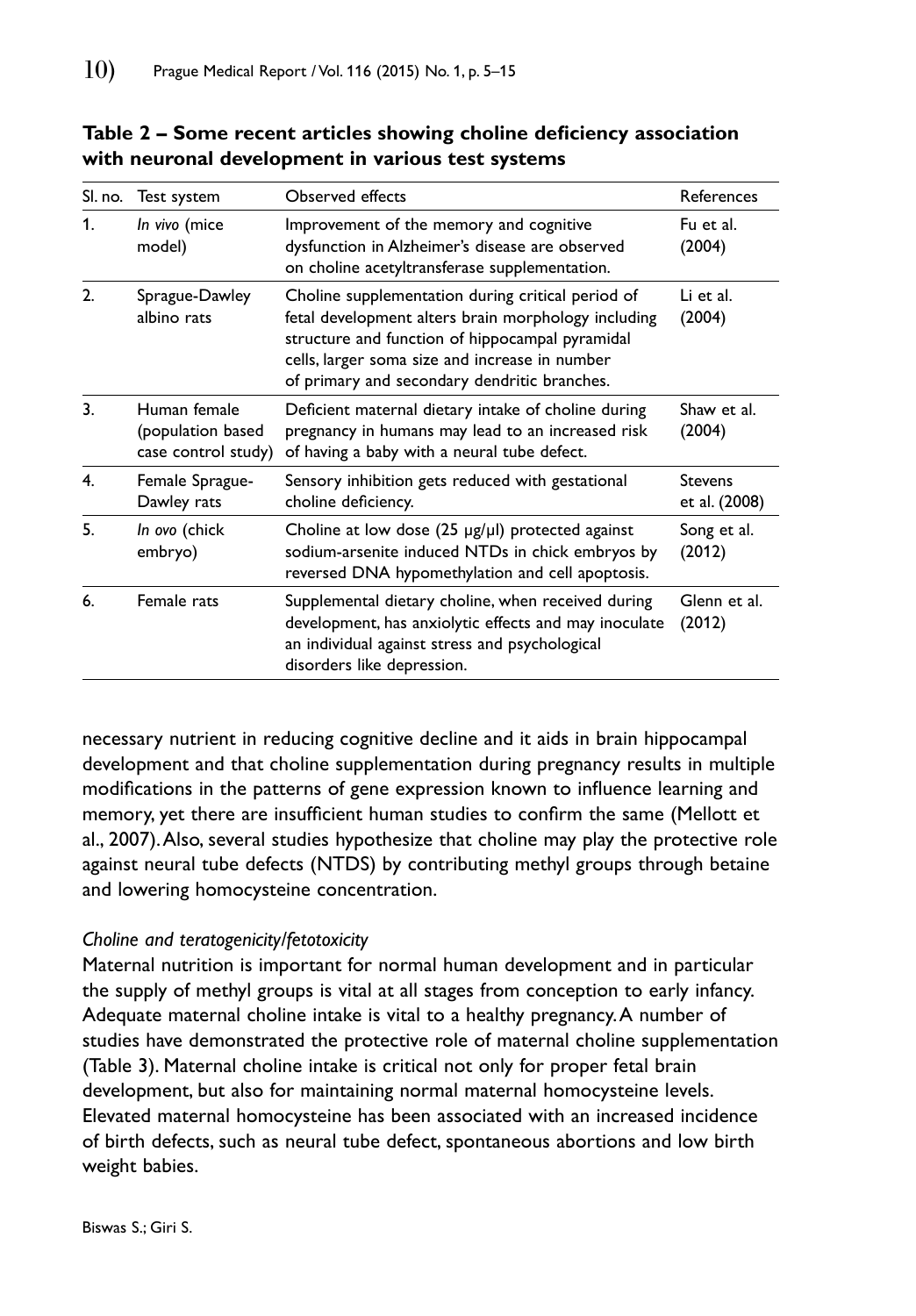| SI. no.        | Test system/<br>Subjects                      | Observed effects                                                                                                                                                                                                                                                                                                                                                                                                     | References                                  |
|----------------|-----------------------------------------------|----------------------------------------------------------------------------------------------------------------------------------------------------------------------------------------------------------------------------------------------------------------------------------------------------------------------------------------------------------------------------------------------------------------------|---------------------------------------------|
| $\mathbf{1}$ . | Population based<br>control study<br>in human | Periconceptional intake of choline may contribute<br>to reduced risk of orofacial clefts.                                                                                                                                                                                                                                                                                                                            | Shaw et al.<br>(2006)                       |
| 2.             | Sprague-Dawley<br>rats                        | Choline availability during pregnancy has an enduring<br>impact on hippocampal neurogenesis of the offspring<br>i.e. prenatally choline supplemented animals showed<br>increased adult neurogenesis.                                                                                                                                                                                                                 | Glenn et al.<br>(2007)                      |
| 3.             | Mouse models                                  | Prenatal or postnatal choline supplementation<br>attenuates the motor coordination deficits<br>and improves neuronal integrity, proliferation<br>and survival in Rett syndrome.                                                                                                                                                                                                                                      | Nag et al.<br>(2008), Ward<br>et al. (2009) |
| 4.             | In vivo (Sprague-<br>Dawley rats)             | Nutritional supplementation with choline in rats<br>exposed to ethanol in utero almost completely<br>mitigates the degenerative effects of ethanol on<br>development and behavior. Further, the therapeutic<br>window of choline, being quite large, can effectively<br>attenuate ethanol's teratogenic effects whether<br>administered during prenatal ethanol exposure<br>or after the alcohol insult is complete. | Thomas et al.<br>(2009, 2010)               |
| 5.             | Human                                         | Supplementation of choline to mothers may mitigate<br>the effects of the alcohol and reduce the severity<br>or prevalence of FAS.                                                                                                                                                                                                                                                                                    | Ballard et al.<br>(2012)                    |

**Table 3 – Some research articles showing association of choline with developmental disorder mitigation in various test systems**

## *Choline as antioxidant*

An undisturbed choline transport and distribution throughout the body essentially plays a vital role in multiple clinical manifestations. The methyl donation function of choline is of major importance in maintaining balanced cellular antioxidant defence systems thereby checking oxidative stress and apoptosis (Table 4). A recent review (Corbin and Zeisel, 2012) sites a battery of works which attempts to establish the intricate connection between choline deficiency and development of non-alcoholic fatty liver disease (NAFLD) which may ultimately progress to hepatocarcinogenesis. Studies in human as well as in mouse, confirm that a deletion of choline-related genes, alteration of mitochondrial membrane composition owing to choline deficiency, chronic endoplasmic reticulum stress, levels of gut microbiome modulating the availability of choline may enhance the fatty liver disease.

## **Discussion and Conclusion**

The recognition to choline as an essential nutrient is not a new concept. In the past choline has been recognized as an essential nutrient as being biologically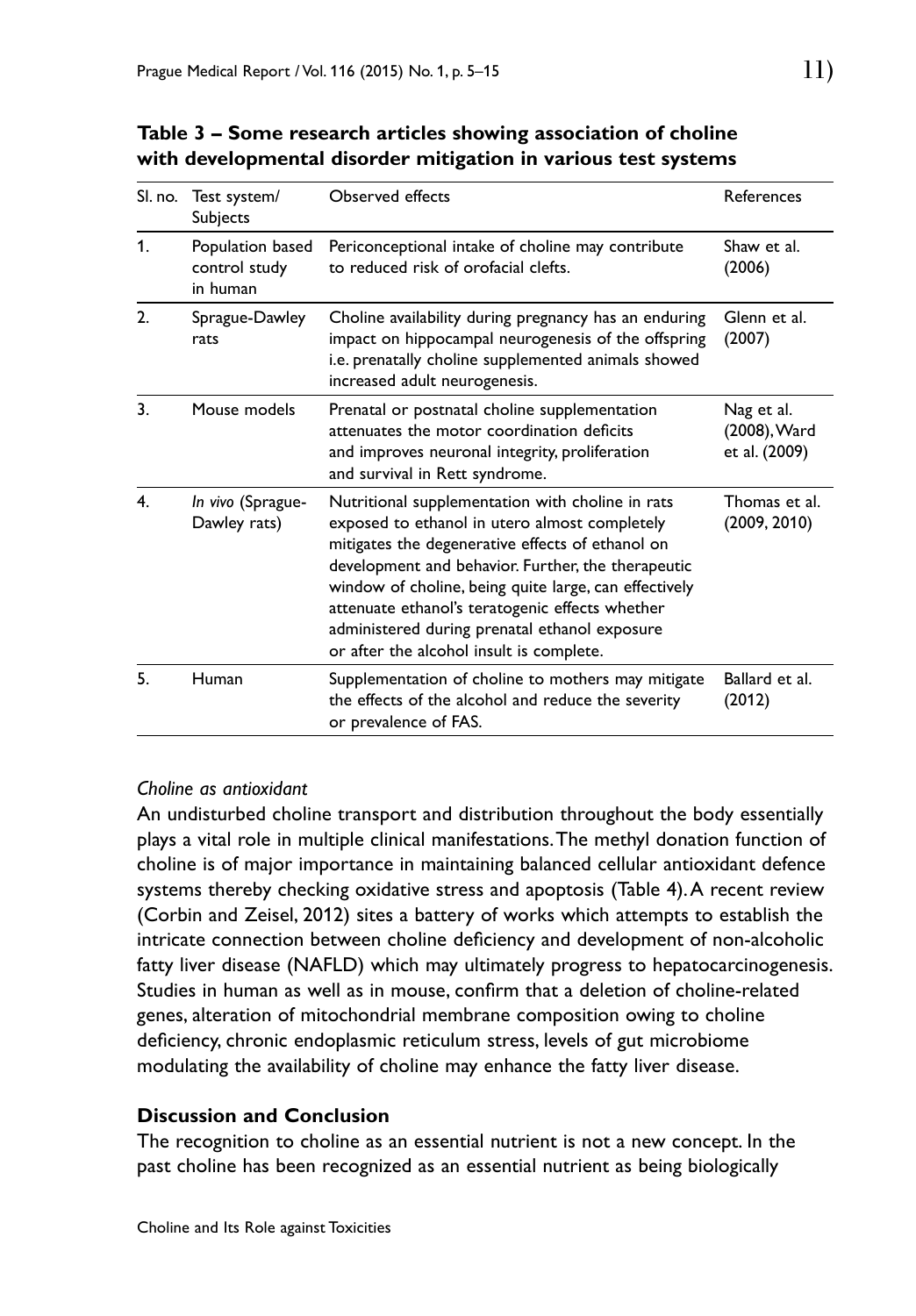| SI. no.        | Test system/<br><b>Subjects</b>               | <b>Observed effects</b>                                                                                                                                                                                                                                                                                                                         | References                  |
|----------------|-----------------------------------------------|-------------------------------------------------------------------------------------------------------------------------------------------------------------------------------------------------------------------------------------------------------------------------------------------------------------------------------------------------|-----------------------------|
| $\mathbf{1}$ . | Weanling Wistar<br>male rats                  | Choline deficiency produces oxidative damage in the<br>liver, heart, kidney, and brain, with an increased lipid<br>peroxidation of subcellular organelles and a decrease<br>in tissue antioxidants.                                                                                                                                             | Ossani et al.<br>(2007)     |
| 2.             | Male Fisher<br>344 rats                       | Chronic methyl group deficiency due to low levels<br>of dietary choline leads to an imbalance in cellular<br>antioxidant defence systems, increased oxidative<br>stress, and apoptosis.                                                                                                                                                         | Bagnyukova<br>et al. (2008) |
| 3.             | Male Swiss<br>mice                            | Folate deprivation and radiation interact to mobilize<br>additional choline reserves of hepatic tissue for<br>redistribution to other organs, which could not be<br>utilized by folate deficiency alone and thereafter<br>trigger utilization of choline as substitute for selected<br>one-carbon transfer reactions.                           | Batra et al.<br>(2009)      |
| 4.             | Weanling male<br>Wistar rats                  | Decreased antioxidant content and increased lipid<br>peroxidation are earlier biochemical alterations that<br>precede and lead to histological cell death by necrosis<br>in choline deficiency.                                                                                                                                                 | Repetto et al.<br>(2010)    |
| 5.             | Rodent model<br>(C57BL/6] wild-<br>type mice) | Adverse effects of choline deficiency on hepatic<br>mitochondrial structure and function could be linked<br>to the unique signature of hepatic lipid accumulation,<br>inflammation, and cellular and mitochondrial injury<br>induced in mice maintained on a very high fat,<br>protein-restricted, very low carbohydrate and<br>ketogenic diet. | Schugar et al.<br>(2013)    |

**Table 4 – List of some recent studies on antioxidative role of choline**

important, without a complete understanding about the underlying reasons. The earlier recognition was not backed up by studied evidence about its precise functions in the various complex biological processes. But there is a vital difference in the approach to the recognition following newer findings. The recent studies provide a clear insight into the molecular basis of various roles played by choline and its metabolites, leading to better understanding about the functions of these substances in health and disease development and control processes. This understanding based on the recent findings establishes choline as a vital component of our diet requirement and opens up newer areas of knowledge, ways in which many physiological conditions take place and the role played by choline in these processes. The understanding offers a clue into the mechanisms associated with diseases like Alzheimer's, non-alcoholic fatty liver disease, fetal alcohol syndrome and neural tube defects with the prospect to control, minimize and even to cure them.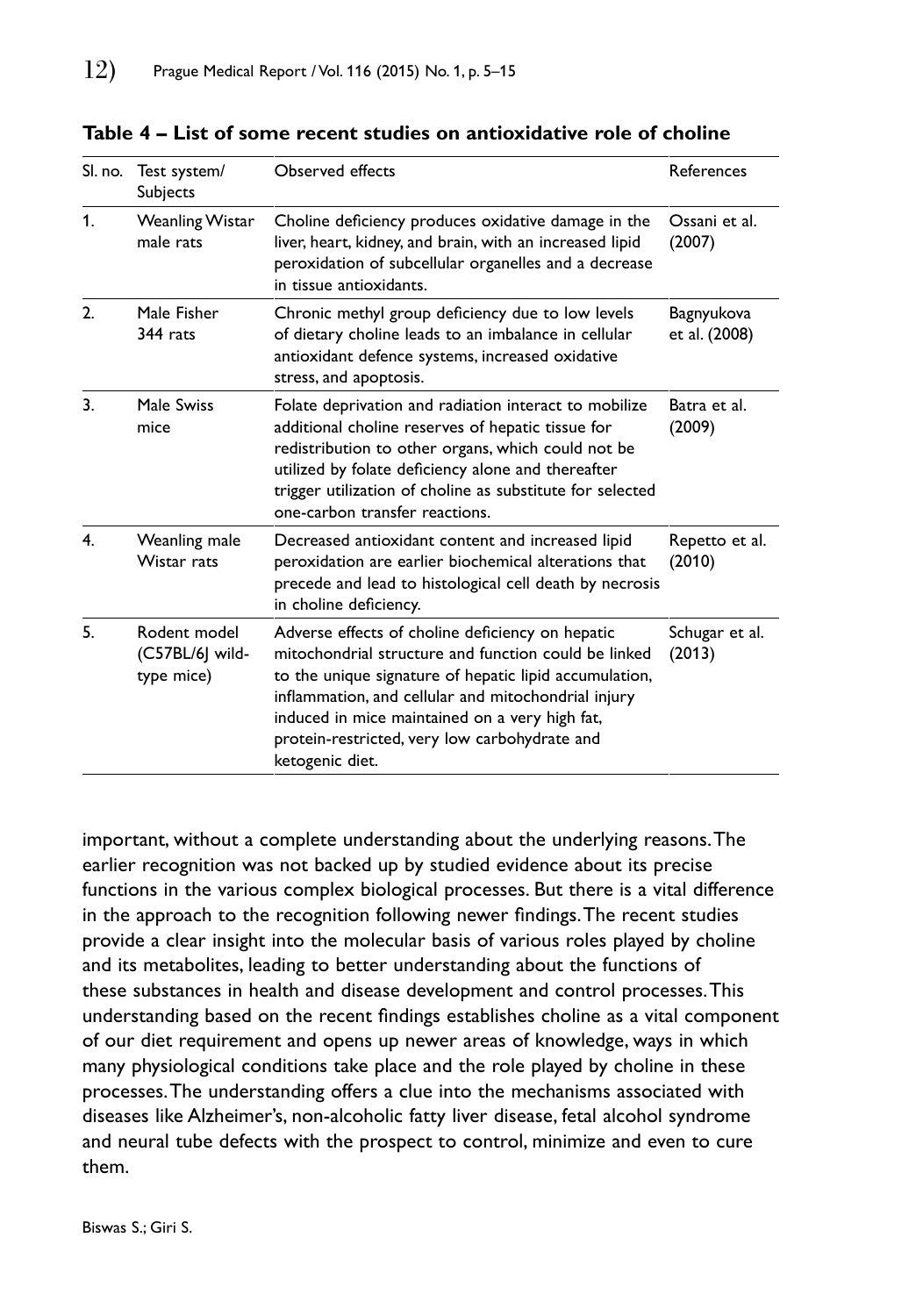#### **References**

- Bagnyukova, T. V., Powell, C. L., Pavliv, O., Tryndyak, V. P., Pogribny, I. P. (2008) Induction of oxidative stress and DNA damage in rat brain by a folate/methyl-deficient diet. *Brain Res*. **1237**, 44–51.
- Ballard, M. S., Sun, M., Ko, J. (2012) Vitamin A, folate, and choline as a possible preventive intervention to fetal alcohol syndrome. *Med. Hypotheses* **78**, 489–493.
- Batra, V., Paul, T., Devasagayam, A. (2009) Interaction between cytotoxic effects of radiation and folate deficiency in relation to choline reserves. *Toxicology* **255**, 91–99.
- Blusztajn, J. K., Zeisel, S. H., Wurtman, R. J. (1985) Developmental changes in the activity of phosphatidylethanolamine N-methyltransferases in rat brain. *Biochem. J*. **232**, 505–511.
- Cheng, W.-L., Holmes-Mc Nary, M. Q., Mar, M.-H., Lien, E. L., Zeisel, S. H. (1996) Bioavailability of choline and choline esters from milk in rat pups. *J. Nutr. Biochem*. **7**, 457–464.
- Cohen, E. L., Wurtman, R. J. (1975) Brain acetylcholine: increase after systemic choline administration. *Life Sci*. **16(7)**, 1095–1102.
- Corbin, K. D., Zeisel, S. H. (2012) Choline metabolism provides novel insights into non-alcoholic fatty liver disease and its progression. *Curr. Opin. Gastroenterol*. **28(2)**, 159–165.
- Craciunescu, C. N., Albright, C. D., Mar, M. H., Song, J., Zeisel, S. H. (2003) Choline availability during embryonic development alters progenitor cell mitosis in developing mouse hippocampus. *J. Nutr*. **133(11)**, 3614–3618.
- da Costa, K. A., Kozyreva, O. G., Song, J., Galanko, J. A., Fischer, L. M., Zeisel, S. H. (2006) Common genetic polymorphisms affect the human requirement for the nutrient choline. *FASEB J.* **20**, 1336–1344.
- FitzGerald, J., Moureau, S., Drogaris, P., O'Connell, E., Abshiru, N., Verreault, A., Thibault, P., Grenon, M., Lowndes, N. F. (2011) Regulation of the DNA damage response and gene expression by the Dot1L histone methyltransferase and the 53Bp1 tumour suppressor. *PLoS One* **6(2)**, e14714.
- Food and Nutrition Board (Institute of Medicine) (1998) *Dietary Reference Intakes for Folate, Thiamin, Riboflavin, Niacin, Vitamin B12, Pantothenic Acid, Biotin and Choline*. National Academy Press, Washington, D.C.
- Fu, A. L., Li, Q., Dong, Z. H., Huang, S. J., Wang, Y. X., Sun, M. J. (2004) Alternative therapy of Alzheimer's disease via supplementation with choline acetyltransferase. *Neurosci. Lett*. **368**, 258–262.
- Garner, S. C., Mar, M. H., Zeisel, S. H. (1995) Choline distribution and metabolism in pregnant rats and fetuses are influenced by the choline content of the maternal diet. *J. Nutr*. **125(11)**, 2851–2858.
- Glenn, M. J., Gibson, E. M., Kirby, E. D., Mellott, T. J., Blusztajn, J. K., Williams, C. L. (2007) Prenatal choline availability modulates hippocampal neurogenesis and neurogenic responses to enriching experiences in adult female rats. *Eur. J. Neurosci*. **25(8)**, 2473–2482.
- Glenn, M. J., Adams, R. S., McClurg, L. (2012) Supplemental dietary choline during development exerts antidepressant-like effects in adult female rats. *Brain Res*. **1443**, 52–63.
- Haubrich, D. R., Wedeking, P. W., Wang, P. F. (1974) Increase in tissue concentration of acetylcholine in guinea pigs *in vivo* induced by administration of choline. *Life Sci*. **14(5)**, 921–927.
- Jensen, H. H., Batres-Marquez, S. P., Carriquiry, A., Schalinske, K. L. (2007) Choline in the diets of the U.S. population: NHANES, 2003–2004. *FASEB J*. **21**, lb219.
- Le Kim, D., Betzing, H. (1976) Intestinal absorption of polyunsaturated phosphatidyl-choline in the rat. *Hoppe Seylers Z. Physiol. Chem*. **357**, 1321–1331.
- Li, Q., Guo-Ross, S., Lewis, D. V., Turner, D., White, A. M., Wilson, W. A., Swartzwelder, H. S. (2004) Dietary prenatal choline supplementation alters postnatal hippocampal structure and function. *J. Neurophysiol*. **191**, 1545–1555.

Li, Z., Vance, D. (2008) Phosphatidylcholine and choline homeostasis. *J. Lipid Res*. **49**, 1187–1194.

Loughery, J. E., Dunne, P. D., O'Neill, K. M., Meehan, R. R., McDaid, J. R., Walsh, C. P. (2011) DNMT1 deficiency

Choline and Its Role against Toxicities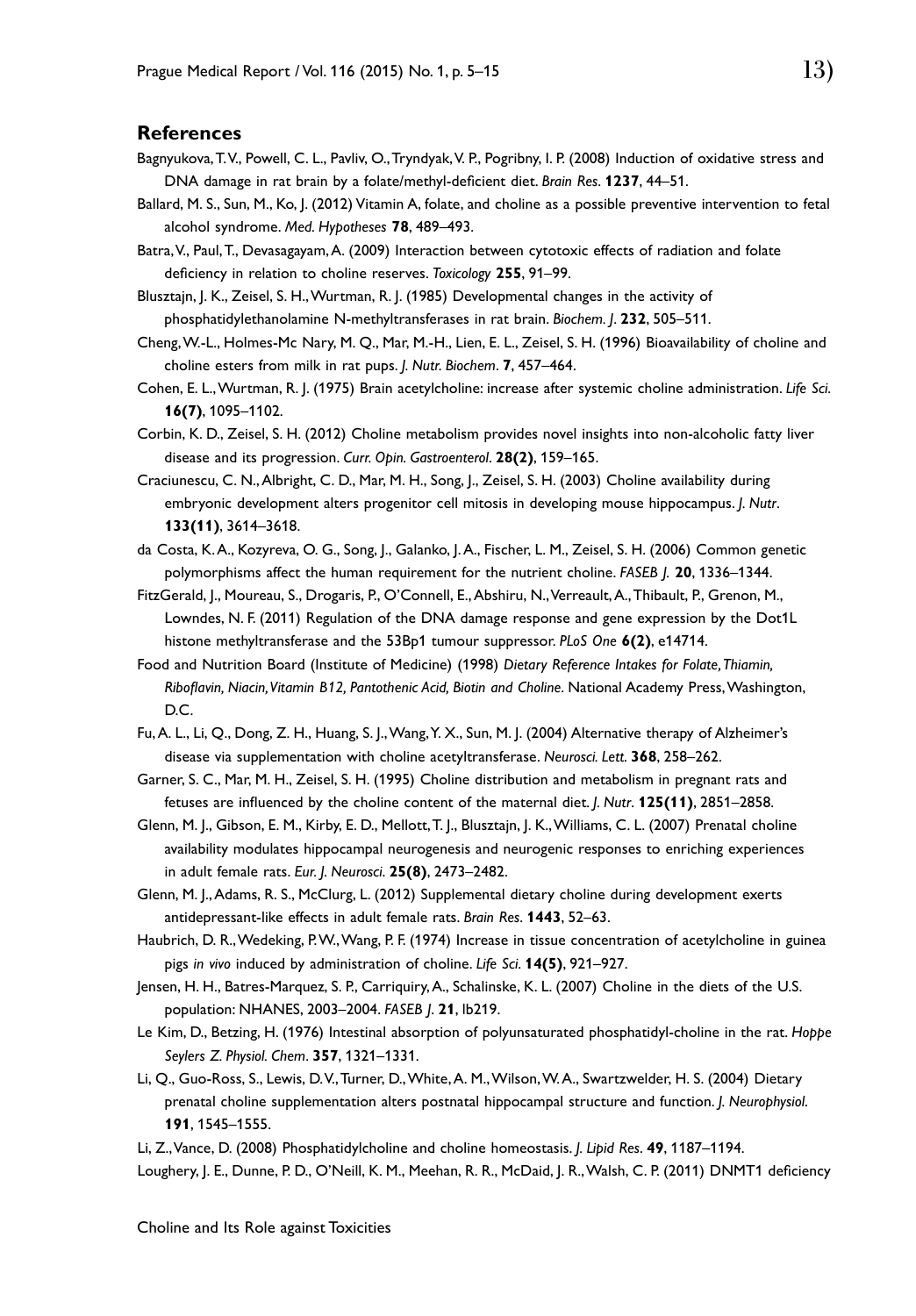triggers mismatch repair defects in human cells through depletion of repair protein levels in a process involving the DNA damage response. *Hum. Mol. Genet*. **20**, 3241–3255.

- LSRO/FASEB (Life Sciences Research Office/Federation of American Societies for Experimental Biology) (1981) Effects of consumption of choline and lecithin on neurological and cardiovascular systems. Report PB-82-133257.
- Meck, W. H., Williams, C. L. (2003) Metabolic imprinting of choline by its availability during gestation: Implications for memory and attentional processing across the lifespan. *Neurosci. Biobehav. Rev.* **27**, 385–399.
- Mellott, T. J., Follettie, M. T., Diesl, V., Hill, A. A., Lopez-Coviella, I., Blusztago, J. K. (2007) Prenatal choline availability modulated hippocampal and cerebral cortical gene expression. *FASEB J.* **21**, 1311–1323.
- Nag, N., Mellott, T. J., Berger-Sweeney, J. E. (2008) Effects of postnatal dietary choline supplementation on motor regional brain volume and growth factor expression in a mouse model of Rett syndrome. *Brain Res*. **1237**, 101–109.
- Nitsch, R. M., Blusztajn, J. K., Pittas, A. G., Slack, B. E., Growdon, J. H., Wurtman, R. J. (1992) Evidence for a membrane defect in Alzheimer disease brain. *Proc. Natl. Acad. Sci. U. S. A*. **89**, 1671–1675.
- Ossani, G., Dalgh, M., Repetto, M. (2007) Oxidative damage lipid peroxidation in the kidney of cholinedeficient rats. *Front. Biosci*. **12**, 1174–1183.
- Pogribny, I. P., Shpyleva, S. I., Muskhelishvili, L., Bagnyukova, T.V., James, S. J., Beland, F.A. (2009) Role of DNA damage and alterations in cytosine DNA methylation in rat liver carcinogenesis induced by a methyldeficient diet. *Mutat. Res*. **669**, 56–62.
- Powell, C. L., Kosyk, O., Bradford, B. U., Parker, J. S., Lobenhofer, E. K., Denda, A., Uematsu, F., Nakae, D., Rusyn, L. (2005) Temporal correlation of pathology and DNA damage with gene expression in a cholinedeficient model of rat liver injury. *Hepatology* **42**, 1137–1147.
- Repetto, M. G., Ossani, G., Monserrat, A. J., Boveris, A. (2010) Oxidative damage: The biochemical mechanism of cellular injury and necrosis in choline deficiency. *Exp. Mol. Pathol*. **88**, 143–149.
- Resseguie, M., Song, J., Niculescu, M. D., da Costa, K. A., Randall, T. A., Zeisel, S. H. (2007) Phosphatidylethanolamine N-methyltransferase (PEMT) gene expression is induced by estrogen in human and mouse primary hepatocytes. *FASEB J*. **21**, 2622–2632.
- Resseguie, M. E., da Costa, K. A., Galanko, J. A., Patel, M., Davis, I. J., Zeisel, S. H. (2011) Aberrant estrogen regulation of PEMT results in choline deficiency-associated liver dysfunction. *J. Biol. Chem*. **286**, 1649–1658.
- Schugar, R. C., Huang, X., Moll, A. R., Brunt, E. M., Crawford, P. A. (2013) Role of choline deficiency in the fatty liver phenotype of mice fed a low protein, very low carbohydrate ketogenic diet. *PLoS One* **8(8)**, e74806.
- Shaw, G. M., Carmichael, S. L., Yang, W., Selvin, S., Schaffer, D. M. (2004) Periconceptional dietary intake of choline and betaine and neural tube defects in offspring. *Am. J. Epidemiol*. **160**, 102–109.
- Shaw, G. M., Carmichael, S. L., Laurent, C., Rasmussen, S. A. (2006) Maternal nutrient intakes and risk of orofacial clefts. *Epidemiology* **17**, 285–291.
- Shinohara, Y., Hasegawa, H., Ogawa, K., Tagoku, K., Hashimoto, T. (2006) Distinct effects of folate and choline deficiency on plasma kinetics of methionine and homocysteine in rats. *Metabolism* **55**, 899–906.
- Shronts, E. P. (1997) Essential nature of choline with implications for total parental nutrition. *J. Am. Diet. Assoc.* **97(6)**, 639–646, 649.
- Song, G., Cui, Y., Han, Z. J., Xia, H. F., Ma, X. (2012) Effects of choline on sodium arsenite-induced neural tube defects in chick embryos. *Food Chem. Toxicol*. **50(12)**, 4364–4374.
- Stevens, K. E., Adams, C. E., Mellott, T. J., Robbins, E., Kisley, M. A. (2008) Perinatal choline deficiency produces abnormal sensory inhibition in Sprague-Dawley rats. *Brain Res*. **1237**, 84–90.

Biswas S.; Giri S.